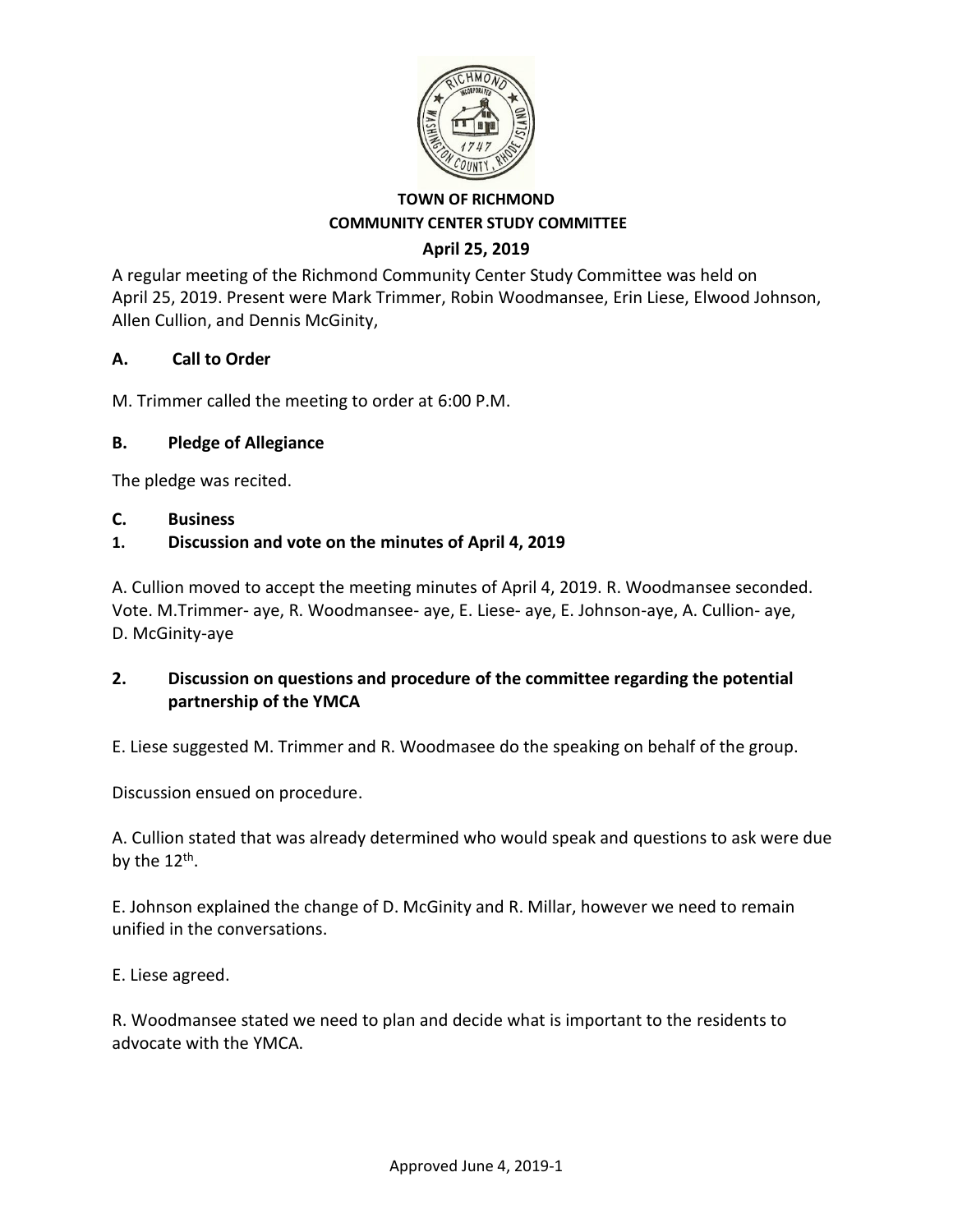

The following items were determined as important: pool in phase I, senior center with separate entrance, maintenance of building, kitchen, town representation during the planning and building, parking, water usage, redemption and outdoor pavilion, lease option only not ownership.

H. Bowen arrived at 6:19 P.M.

Discussion ensued on leasing the land vs gift.

- M. Trimmer discussed the feasibility.
- E. Johnson discussed separate buildings and resources.
- A. Cullion discussed parking.
- M. Trimmer suggested a parking garage.
- D. McGinity stated we need a separate building.
- A. Cullion stated if we do this on our own we are looking at 5 million.

Discussion ensued on senior center.

M. Trimmer stated of course everyone wants their own club house, however we need to do what is best for all the residents.

E. Johnson stated our purpose is to gather as much information to present to the tax payers.

- R. Millar stated concern with land and parking.
- E. Liese remarked on the importance of this potential partnership.
- R. Millar reviewed size the seniors would need.

Discussion ensued on layout.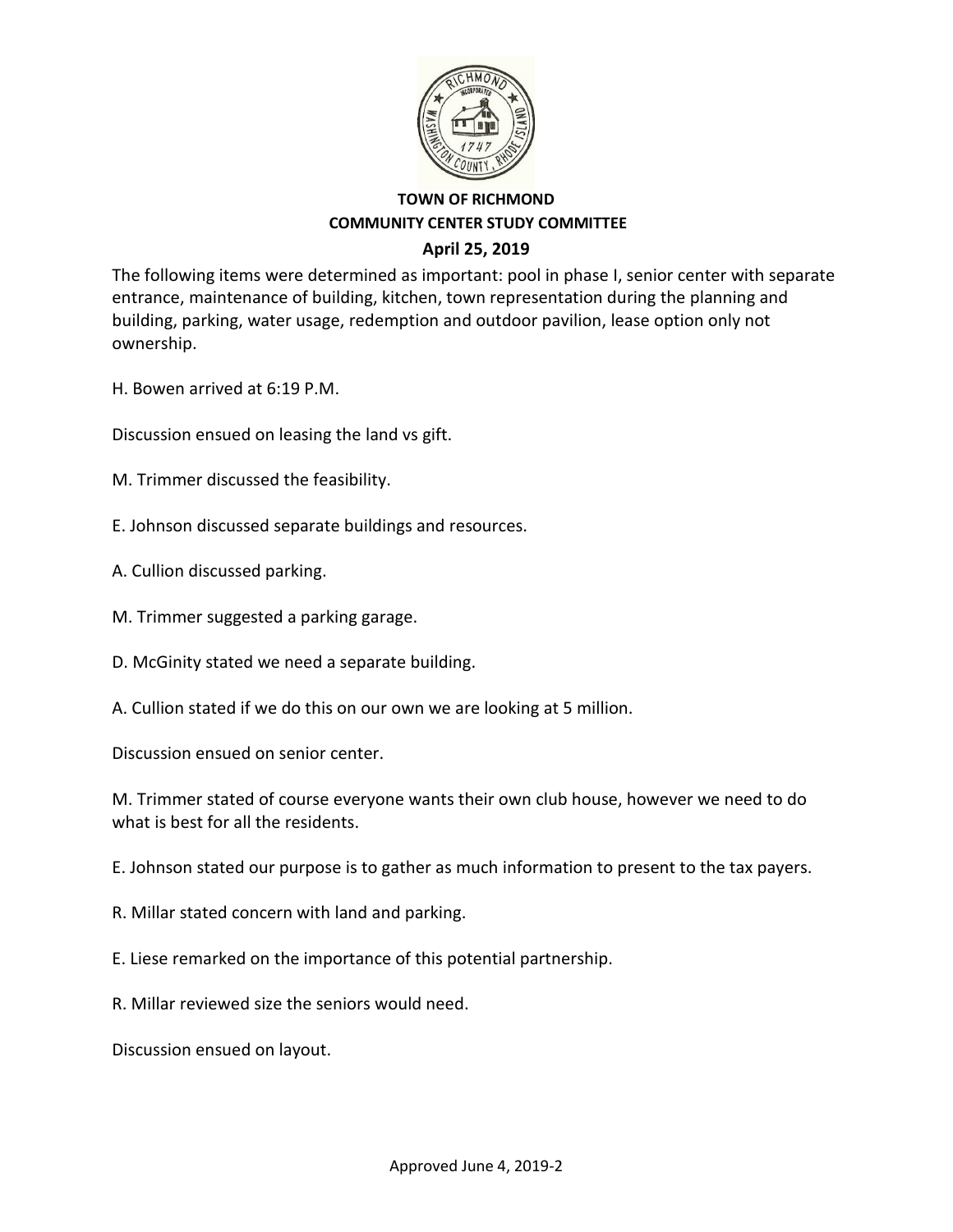

M. Evanco resident stated we need a pool on day one.

B. Polio resident stated we need a separate wall.

B. Olean resident discussed the importance of kids with the elderly.

R. Millar stated the uses should be separate.

L. Rello resident was in favor of the potential partnership.

M. Franco resident advised on the opportunities of the members to offset costs and insurance benefits by joining the YMCA.

R. Nassay resident and Councilman stated we need to be cooperative and to shoot for the stars.

E. Liese stated we need to remember the economic development of the YMCA and remain positive.

### **3. Discussion with Maureen Fitzgerald, President & CEO of Ocean Community YMCA regarding potential partnership**

Maureen Fitzgerald and Karen Allen from the Ocean Community YMCA arrived at 6:30 P.M.

R. Woodmansee welcomed the guests from the YMCA. She further stated she like the YMCA to discuss what they would like to see as a potential partnership and benefit to Richmond residents.

M. Fitzgerald stated they would like to build a state of the art ground up facility with a 25- 30,000 square foot wellness center with pool development in phase II with parking for 150. She further explained financing options available, staff training and stated they do not want to compete with what the town would be doing. She discussed the 5-acre parcel as an ideal location.

Discussion ensued on the YMCA facilities.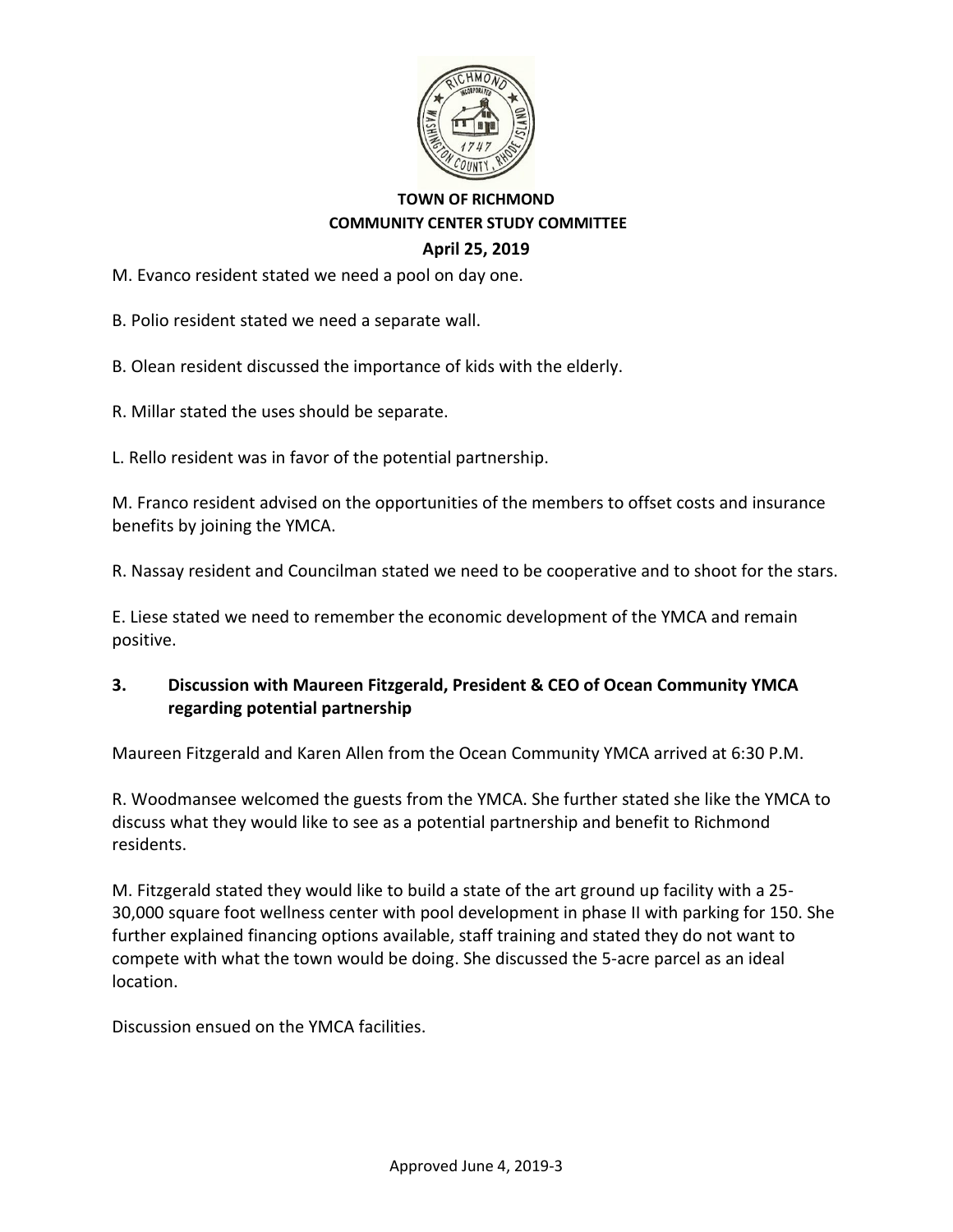

R. Woodmansee reviewed the items needed from Richmond as follows: pool in phase I, senior center with separate entrance, maintenance of building, kitchen, town representation during the planning and building, parking, water usage, redemption and outdoor pavilion, lease option only not ownership.

M. Trimmer discussed the importance of pool.

A. Cullion questioned who the architect and construction firm would be. M. Fitzgerald advised it was D. Azino with A-Z Corporation.

M. Fitzgerald discussed the need to have an environmental study.

R. Woodmansee discussed the importance of having an outdoor pavilion space for summer concerts similar to West Greenwich.

M. Fitzgerald discussed the arrangement in Mystic with playground.

E. Liese discussed the importance of retaining ownership of the five-acre parcel.

Discussion ensued on pool.

D. McGinity questioned if the 5 acres of land included space for pool. M. Fitzgerald stated the space would be adequate for a pool.

Discussion ensued on square footage needs.

R. Woodmansee questioned timeframe. M. Fitzgerald stated 2 years to raise the 3 million and 6-8 months to build, if the town did the water and geo study, but they like to get started right away.

Discussion ensued on funding.

Discussion ensued on senior membership and separate space.

K. Allen discussed the programs offered to seniors at the YMCA and they would provide an age demographic to the committee.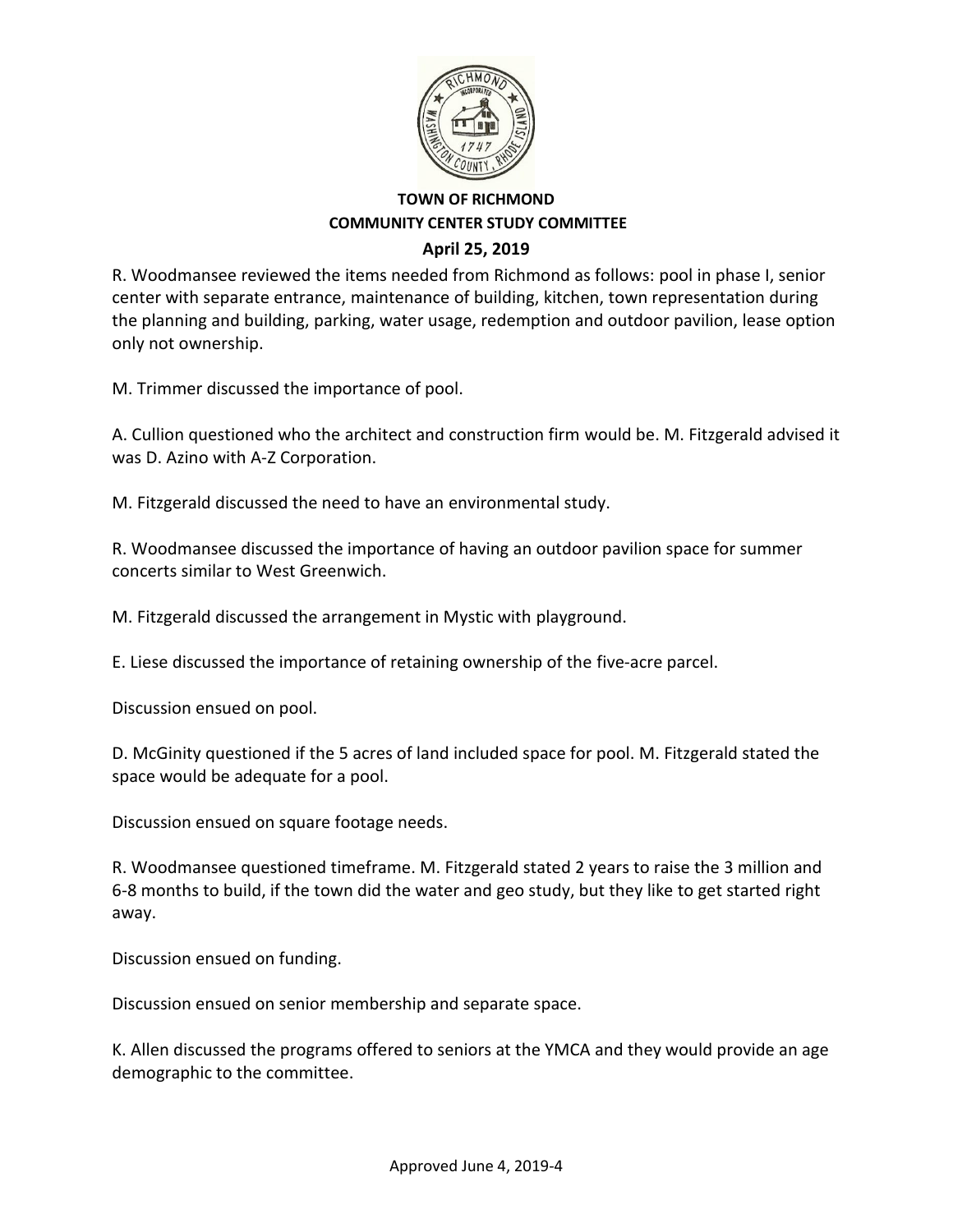

Discussion ensued on Champlin funding.

R. Millar questioned the YMCA on what other land they were looking at. M. Fitzgerald stated they were looking at all options and opportunities. She also advised they are in semi negotiations currently.

R. Millar stated the seniors will need 10,000- 12,000 square feet plus parking.

R. Nassay questioned how much space was in the current facility. They advised 3,000.

Discussion ensued on senior space needs.

M. Fitzgerald stated she would go back to YMCA and discuss the Sr. Center regarding space.

M. Fitzgerald and K. Allen departed at 7:48 P.M.

### **4. Discussion on results of the questionnaire for residents & organizations**

R. Woodmansee stated she would resend the report with updated information with senior data implemented.

### **5. Discussion on potential community needs regarding space and use**

R. Millar and D. McGinity discussed their proposed space assessment.

### **6. Discussion on potential funding sources**

Discussion ensued on funding and resources from the town with the current budget information.

D. McGinity departed at 8:08 P.M.

R. Nassay discussed ground floor for seniors and upper floor for YMCA.

E. Johnson remarked on J. Demars statement that the YMCA is an economic driver.